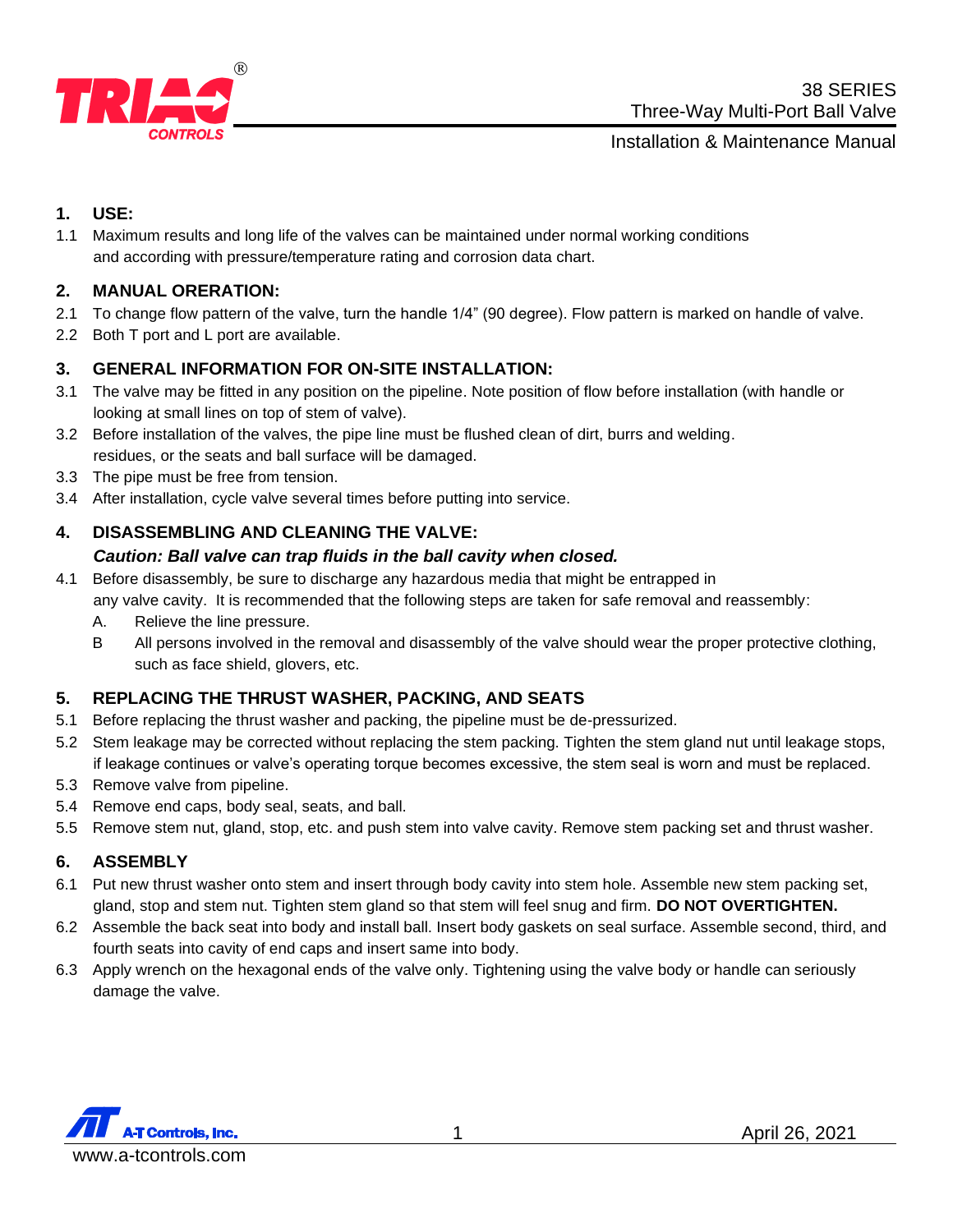

Installation & Maintenance Manual

# **PARTS IDENTIFICATION AND MATERIALS OF CONSTRUCTION**



| No.            | Part Name               | Material                                 | Qty. |
|----------------|-------------------------|------------------------------------------|------|
| 1              | <b>Body</b>             | EN 1.4408 (Stainless Steel)              | 1    |
| $\overline{2}$ | End Cap                 | EN 1.4408 (Stainless Steel)              | 3    |
| 3              | Ball                    | $\frac{1}{4}$ " – 3/8": ASTM A276 316SST | 1    |
| 3              | Ball                    | 1/2" - 2": ASTM A351 GRADE CF8M          | 1    |
| 4              | Seat                    | <b>RTFE</b>                              | 4    |
| 5              | <b>Joint Gasket</b>     | <b>PTFE</b>                              | 3    |
| 6              | <b>Stem</b>             | <b>ASTM A276 316SST</b>                  | 1    |
| $\overline{7}$ | <b>Stem Seal</b>        | <b>RTFE</b>                              |      |
| 8              | <b>Stem Packing</b>     | <b>RTFE</b>                              | 1    |
| 9              | <b>Stem Packing</b>     | <b>PTFE</b>                              |      |
| 10             | <b>Gland Nut</b>        | <b>AISI 304</b>                          |      |
| 11             | <b>Stem Spacer</b>      | <b>AISI 304</b>                          | 1    |
| 12             | Handle                  | <b>AISI 304</b>                          |      |
| 13             | <b>Stem Disc</b>        | <b>AISI 304</b>                          |      |
| 14             | <b>Stem Nut</b>         | <b>AISI 304</b>                          |      |
| 15             | <b>Locking Device</b>   | <b>AISI 304</b>                          |      |
| 16             | <b>Handle Sleeve</b>    | Vinyl                                    |      |
| 17             | <b>Stop Bolt Spacer</b> | <b>AISI 304</b>                          |      |
| 18             | <b>Stop Bolt</b>        | <b>AISI 304</b>                          | 1    |



April 26, 2021